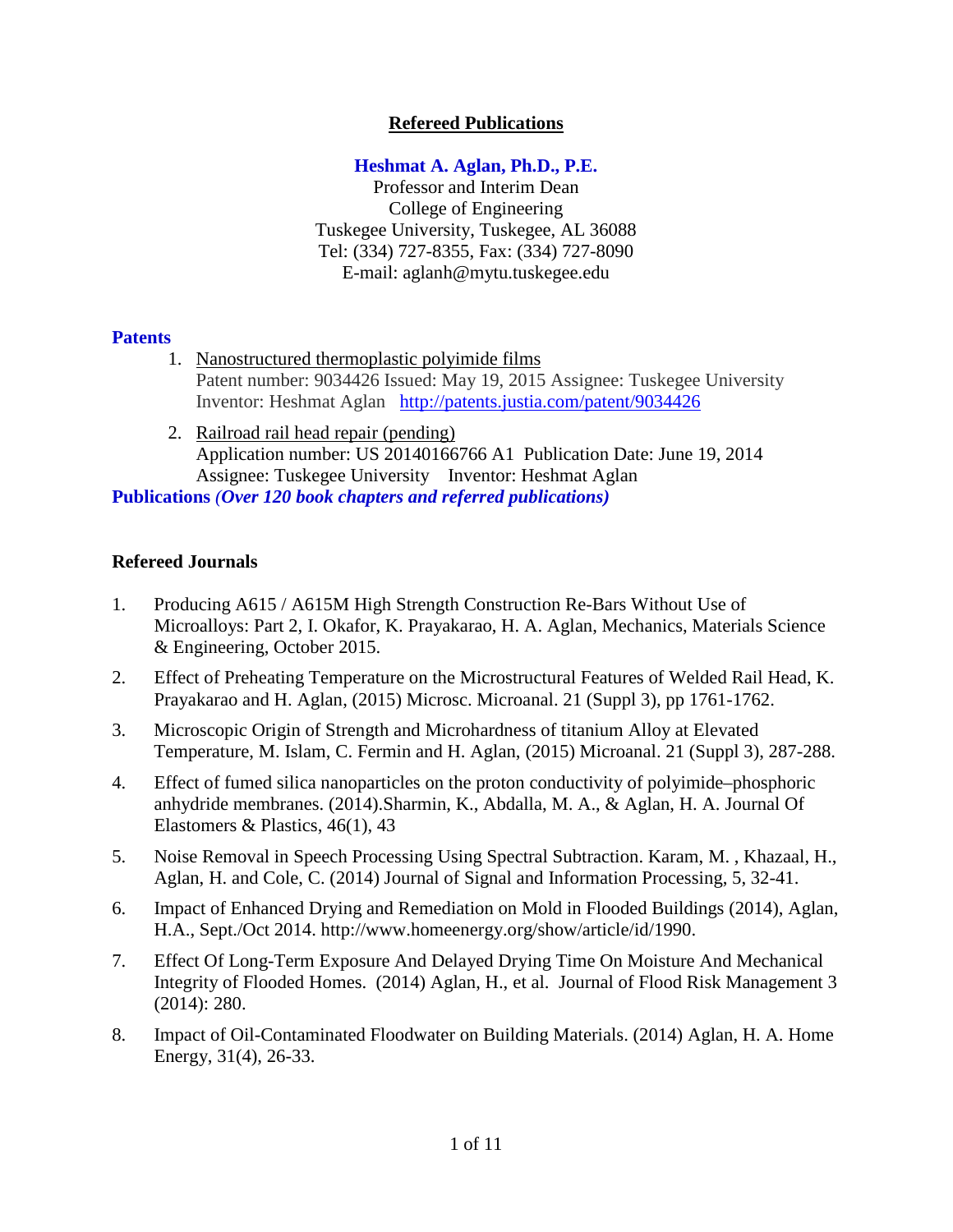- 9. E-Learning and Instructional Management System Based on Local Computer Networks and Internet, (2014) H. Khazaal, M. Karam and H. Aglan, Journal of College Teaching & Learning – Third Quarter 11(3).
- 10. [Fungal Populations in Air and Materials in a Flood Simulation Study,](http://www.swst.org/publications/wfs/preprints/46(3)/WFS1727.pdf)(2014) Skrobot (III), F, H. Aglan, S. Kitchens, A. Ludwick, T. Amburgey, H. Borazjani, and S. Diehl, Wood & Fiber Science, 46 (4).
- 11. Development of Gelatin Films with Designed Antimicrobial Peptide and Silver Nanoparticles. (2013). Abdulla, M. A., Harding, H. G., Samuel, T., Jayne, J., & Aglan, H. A. International Journal of Biomaterials Research & Engineering, 1(2), 13.
- 12. Effect of Preheating Temperature on the Mechanical and Fracture Properties of Welded Pearlitic Rail Steels, H. Aglan, S. Ahmed, K. Prayakarao and M. Fateh, Engineering Journal, Vol. 11, 2013.
- 13. Effect of Zinc Galvanization on the Microstructure and Fracture Behavior of Low and Medium Carbon Structural Steels. Ignatius C., O., Ronald J., O., Kaushal R., P., & Heshmat A., (2013). Engineering, 8, 656.
- 14. Green anti-scalant for cooling water systems. Abdel-Gaber, A., Abd-El-Nabey, B., Khamis, E., Abd-El-Rhmann, H., Aglan, H., & Ludwick, A. (2012), International Journal of Electrochemical Science, 7(12), 11930-11940.
- 15. Evaluation of the Corrosion Barrier Properties of Nano-Reinforced Vinyl Chloride/Vinyl Acetate Coatings, M. Calhoun, A. Ludwick, M. Mahmoud and H. Aglan Journal of Applied Polymer Science, pp. 15–22, 5 January 2011.
- 16. Effect of Micro-Silica Loading on the Mechanical and Acoustic Properties of Cement Pastes, S.S. Shebl, H.S. Seddeq and H.A. Aglan, Construction and Building Materials 25 (2011) 3903–3908.
- 17. Microstructure-Fracture Behavior Relationships of Slot-Welded Rail Steels, (2011) [A.](http://www.citeulike.org/author/Allie:A) [Allie,](http://www.citeulike.org/author/Allie:A) H. [Aglan](http://www.citeulike.org/author/Aglan:H) and M. [Fateh,](http://www.citeulike.org/author/Fateh:M) Metallurgical and Materials Transactions A, pp. 1-10.
- 18. Modeling and validation of the thermal performance of an affordable, energy efficient, healthy dwelling unit. (2011) Hassan, M. A., Shebl, S. S., Ibrahim, E. A., & Aglan, H. Building Simulation, (3), 255.
- 19. Fatigue crack growth of bainitic rail steel welds." (2011) Allie, A, H Aglan, and M Fateh. Science & Technology Of Welding & Joining 16, no. 6: 535-540
- 20. Mechanical and Fracture Analysis of Welded Pearlitic Rail Steels, (2010) A. Allie, H. Aglan and M. Fateh, Journal of Mechanics of Materials and Structures, Vol. 5, No. 2. 263- 276.
- 21. Characterization of Nanostructured Phenolic and Epoxy Composites Under Pulse Laser Degradation. (2010).Young, S., Kumar, A., Ludwick, A., & Aglan, H. Nanotech, 2, 107- 110.
- 22. Mechanical and Moisture Resistance Performance of Silver Nanoparticle Reinforced Fish Skin Gelatin Films. (2010) Harding, H., Ludwick, A., Samuel, T., Young, S., & Aglan, H. Nanotech, 1, 897-900.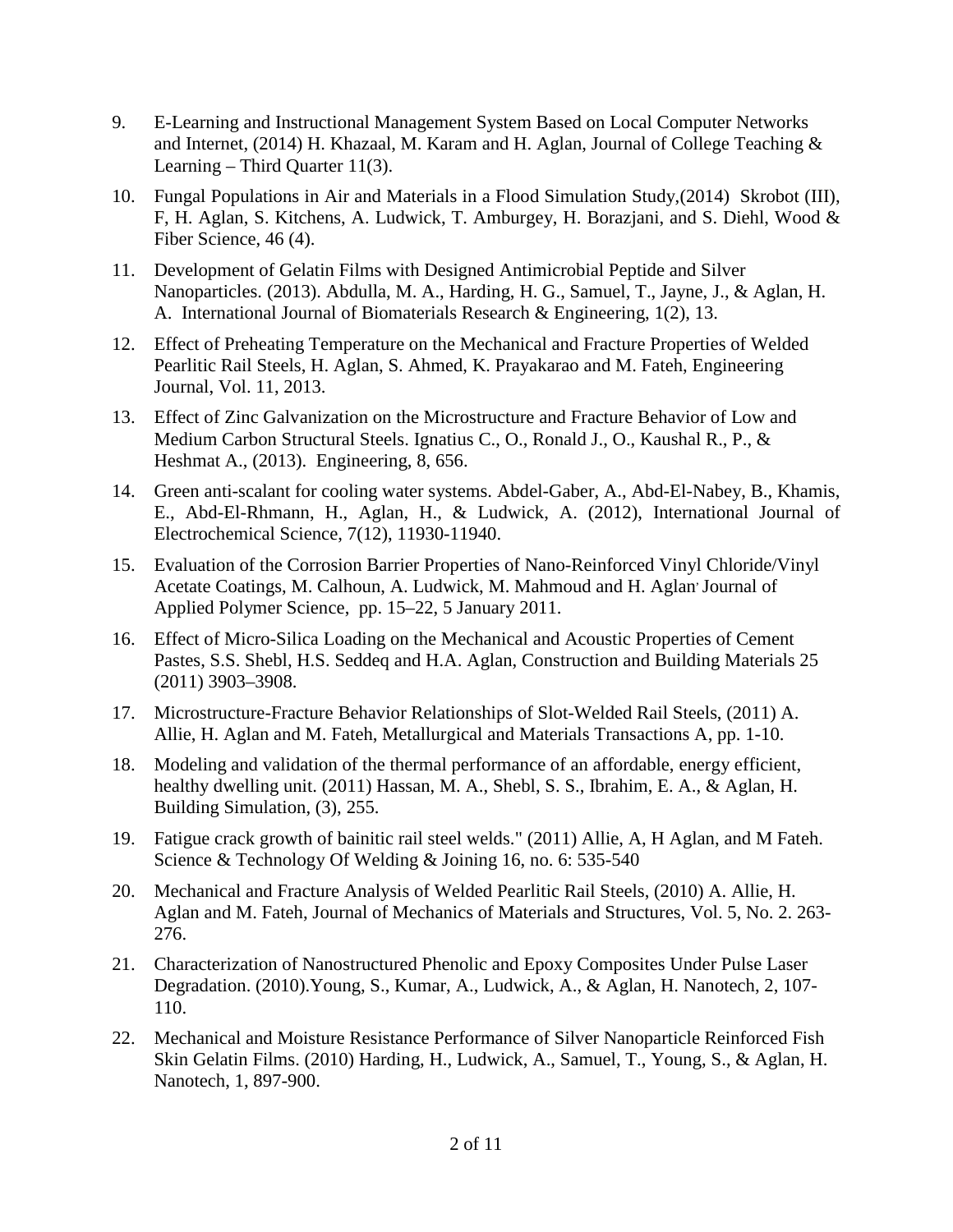- 23. Effect of Mechanically Induced Ventilation on the Indoor Air Quality of Building Envelopes, T Paul, D. Sree and H. Aglan, Energy and Buildings 42 (2010), 326-332.
- 24. Influence of Natural Inhibitor, Pigment and Extender on Corrosion of Polymer Coated Steel, A. Abdel-Gabera, B. El-Nabeya, E. Khamisa, O Abdelattefa, H. Aglan, A. Ludwick, Progress in Organic Coatings 69 (2010) 402–409.
- 25. Temperature and Power Consumption Measurements as a Means for Evaluating Building Thermal Performance, D. Sree, T. Paul and H. Aglan, Applied Energy, V. 87, Issue 6, June 2010, Pages 2014-2022
- 26. Usefulness of Raw Bagasse for Oil Absorption: A Comparison of Raw and Acylated Bagasse and their Components, A. Said, A. Ludwick, and H. Aglan, Bioresource Technology, (2009) 100, (7), 2219-2222
- 27. Strength and Toughness Improvement of Cement Binders Using Expandable Thermoplastic Microspheres, Aglan et al., Constr. and Build. Mat., Vol. 23, No. 8. (2009), pp. 2856-2861.
- 28. Mechanical Behavior of Activated Nano Silicate Filled Cement Binders, S. Shebl, A. Allie, M Morsy and H. Aglan, J Mater Sci. (2009) 44:1600–1606.
- 29. Evaluation of Fiber Reinforced Nanostructured Perlite-Cementitious Surface Compounds for Building Skin Applications, Constr. and Build. Mat. Journal, Aglan et al., 23 (2009) 138.
- 30. Nanostructured Zonolite-Cementitious Surface Compounds for Thermal Insulation, M. Morsy, H. Aglan, and M. Razek, Constr. and Building Materials Journal, 23 (2009) 515– 521.
- 31. Degradation Behavior of Nano-reinforced Epoxy Systems Under Pulse Laser, M. Calhoun, A. Kumar and H. Aglan, J. of Applied Polymer Science, [V 113, no.](http://onlinelibrary.wiley.com/doi/10.1002/app.v113:5/issuetoc) 5, 2009, pp 3156– 3164.
- 32. Processing Orientation Fracture Resistance Relationships of V–5Cr–5Ti Alloy, H. Aglan, Materials Letters, 62 (6-7) (2008), 865.
- 33. Effect of UV and Hygrothermal Aging on the Mechanical Performance of Polyurethane Elastomers, Aglan et al., Journal of Applied Polymer Science 108 (1) (2008) 558-564.
- 34. Evaluation of Nanosilicate Filled Poly(vinyl chloride-co-vinyl acetate) and Epoxy Coatings, Allie, L., H. Aglan, J. Thornton, Corrosion Science, 50 (8) (2008), 2189-2196.
- 35. Degradation Behavior of an Ultraviolet and Hygrothermally Aged Polyurethane Elastomer: Fourier Transform Infrared and Differential Scanning Calorimetry Studies, A. Ludwick, H. Aglan, M. Abdalla and M. Calhoun, J. Applied Polymer Sci., (2008) 110: 712–718.
- 36. Fracture and Fatigue Crack Growth Analysis of Rail Steels, Aglan, H. & Fateh, M., Journal of Mechanics of Materials and Structures, Vol. 2, No. 2, 2007, 335-346.
- 37. Development and Characterization of Nanostructured-Perlite-Cementitious Surface Compounds, M. S. Morsy and H. Aglan, J Mater Sci., 42 (2007) 10188–10195.
- 38. The Influence of Nanoadhesives on the Tensile Properties and Mode-I Fracture of Bonded Joints, H. Hedia, L. Allie, S. Ganguli and H. Aglan, Eng. Fract. Mech. 73 (2006) 1826- 1832.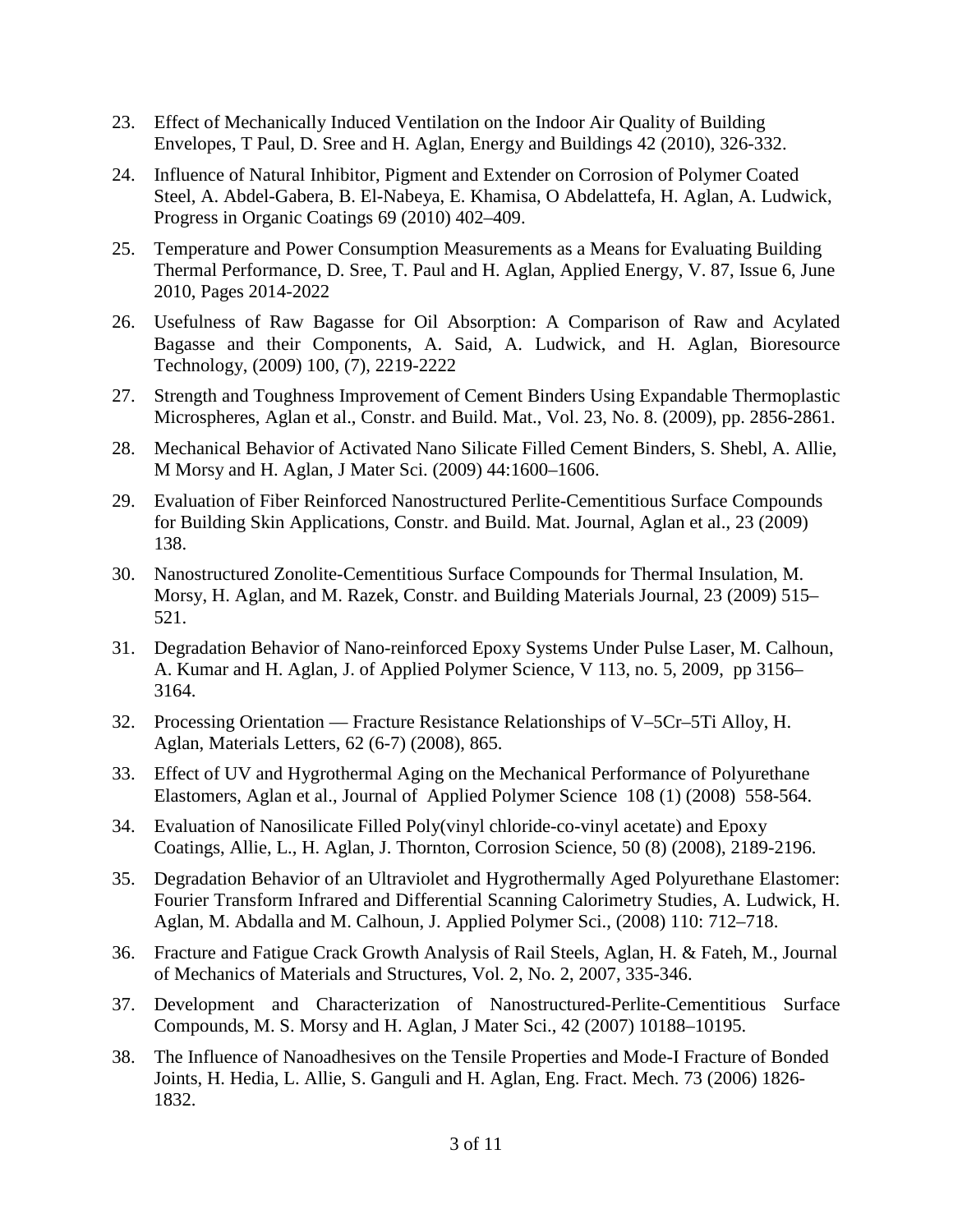- 39. Fatigue Damage Tolerance of Bainitic and Pearlitic Rail Steels, International Journal of Damage Mechanics, Heshmat Aglan and M. Fateh, 15 (4) (2006), 393-410.
- 40. Fractograph-fatigue crack growth kinetics relationship for a fiber reinforced composite, Y. Gan and H. Aglan, Journal of Materials Science, 41(17) (2006), 5788-5792.
- 41. Effect of Loading and Surface Modification of MWCNT on the Fracture Behavior of Epoxy Nanocomposites. S. Ganguli, H. Aglan and P. Dennig. , J. Reinforced Plastics, 25 (2006) 175-188.
- 42. Effect of Multi-Walled Carbon Nanotube Reinforcement on the Fracture Behavior of a Tetrafunctional Epoxy. S. Ganguli, M. Bhuyan, L. Allie and H. Aglan. J. Matrl. Sci. Letters, 40(13) (2005) 3593-3595.
- 43. Effect of Residual Stresses on Fatigue Crack Growth Behavior of Aluminum Substrate Repaired With a Bonded Composite Patch. W. H. Zhong, A. Zhamu, H. Aglan, J. Stone, Y. X. Gan, J. of Adhesion Science & Technology, 19 (12) (2005), 1113-1128.
- 44. Microstructural Origin of Strength and Toughness of Epoxy Nanocomposites. S. Ganguli, H. Aglan and D. Dean. J. Elastomers and Plastics, 37 (2005) 19-35.
- 45. After the flood--there's hope; homes that are damaged by flooding can be repaired and made more durable. (2004) Wendt, R., & Aglan, H. Home Energy, (5). 18.
- 46. Thermal Performance Characteristics of An Energy Efficient, Healthy House, E. Ibrahim, H. Aglan, R. Wendt, S. Livengood, M. Khan, M. Bhuyan, ASHRAE Transactions, 110 (2) (2004), 432-442.
- 47. Structure Properties Relationship of Nano-Engineered Epoxy Nanocomposites. S. Ganguli and H. Aglan. in Developments in Theoretical and Applied Mechanics, H. Mahfuz and M. Hosur eds., Vol XXII, (2004) 70-78.
- 48. Indoor Air Quality Of An Energy Efficient, Healthy House With Mechanically Induced Fresh Air, R. Wendt, H. Aglan, S. Livengood, M. Khan, E. Ibrahim, ASHRAE Transactions, 110 (2) (2004), 77-84.
- 49. Characteristics of edible films made from dairy proteins and zein hydrolysate cross-linked with transglutaminase. J. H. Oh, B. Wang, P. Filed and H. Aglan, Inter. J. Food Sci. and Tech., 39(3) (2004), 287-294
- 50. Viscoelastic and Mechanical Properties of Tetrafunctional Epoxy-Layered Organosilicate Nanocomposites. S. Ganguli and H. Aglan. in Developments in Theoretical and Applied Mechanics, H. Mahfuz and M. Hosur eds., Vol XXII, (2004) 79-89.
- 51. Mechanical and Fracture Behavior of Bainitic Rail Steel, H. Aglan, Z. Liu, M. Hassan, Journal of Materials Processing Technology, 151 (2004), 268-274**.**
- 52. Fatigue Fracture Resistance Analysis of Polymer Composites Based on the Energy Expended on Damage Formation. H. Aglan, Y.X Gan, F. Chu, and W.H. Zhong. Journal of Reinforced Plastics and Composites, 22 (2003) 339 - 360.
- 53. Predictive Model for  $CO<sub>2</sub>$  Generation and Decay in Building Envelopes. H. Aglan. J. of Applied Physics, 93 (15) (2003) 1287-1290.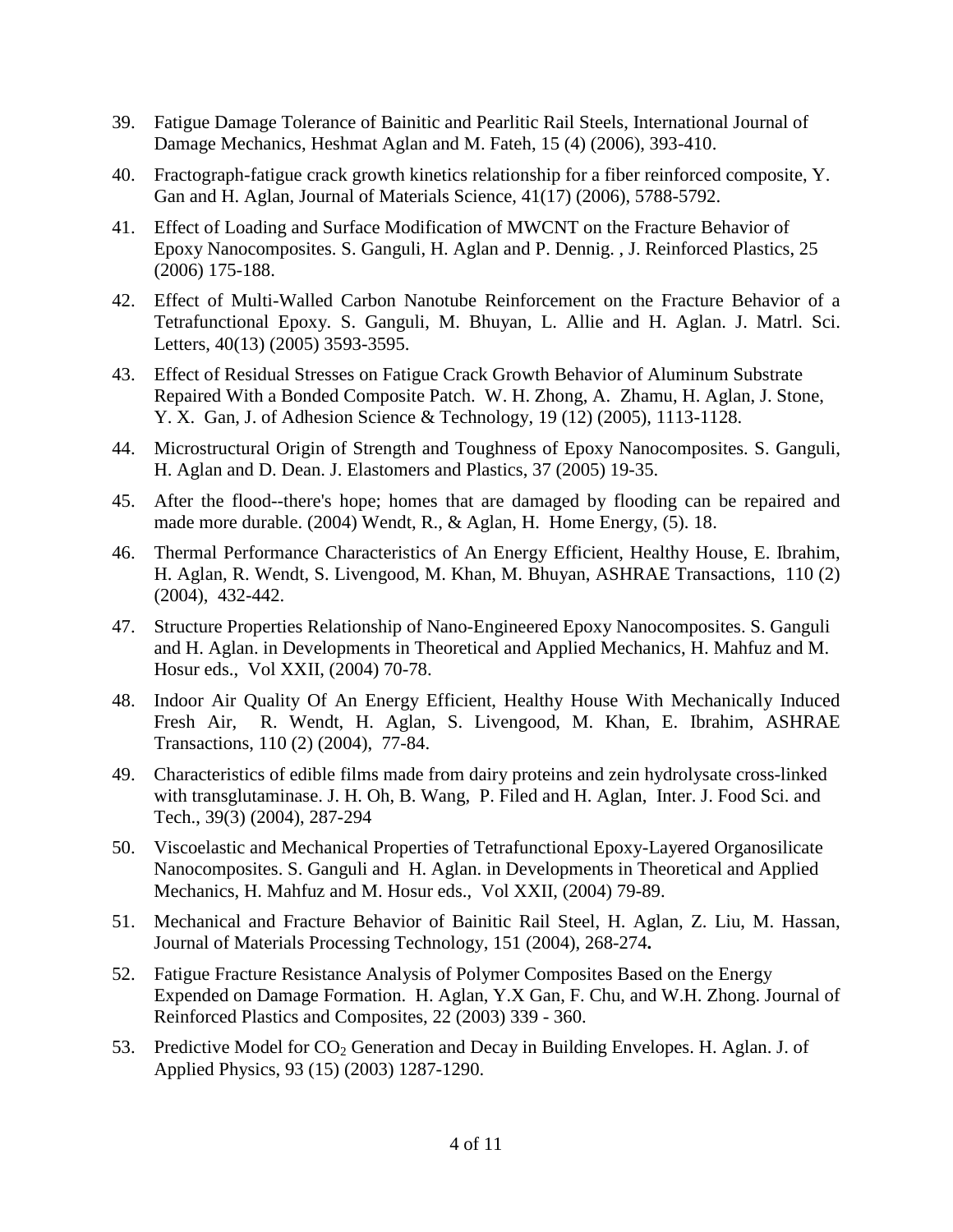- 54. Mass Integration and Scheduling Strategies for Resource Recovery in Planetary Habitation. (2003) El-Halwagi, M., Williams, L., Hall, J., Aglan, H., Mortley, D., & Trotman, A. Chemical Engineering Research and Design, 81,243-250.
- 55. After the flood. (2003) Livengood, S., & Aglan, H. Home Energy, (1). 12.
- 56. Cyanate Ester Composites Co-Cured with a Silicon-based Thermal Protection System. S. Ganguli, D. Dean, H. Aglan & K. Jordan. High Performance Polymers, 14 (2002) 293-308.
- 57. Effect of different polymers on the efficiency of water-borne methyl amine adduct as corrosion inhibitor for surface coatings, Badran, Badran M. Mohammed, Heba A... Aglan, Heshmat A. (2002) J. Appl. Polym. Sci. 85 (4) 879- 885
- 58. Design guidelines for composite patches bonded to cracked aluminum substrates. Aglan, H. A., Gan, Y., Wang, Q. Y., & Kehoe, M. (2002). Journal Of Adhesion Science & Technology, 16(2), 197-211.
- 59. Strength and Durability of Adhesively Repaired and Bonded Joints, H. Aglan (2002) Adhesive Joints: Formation, Characteristics and Testing, 2, 313-327.
- 60. Fatigue Crack Growth Analysis of a Premium Rail Steel, H. Aglan and Y. Gan, Journal of Materials Science, Vol. 36 pp 389-397 (2001).
- 61. Microstructure origin of strength and toughness of a premium rail steel. (2001) Khourshid, A. M., Gan, Y. X., & Aglan, H. A. Journal of Materials Engineering and Performance, (3), 331.
- 62. Fatigue Fracture Mechanisms of Particle and Fiber Filled PTFE Composites. Y. X. Gan, H. Aglan, P. Faughnan, and C. Bryan. J. Reinforced Plastics & Comp., 20 (2001) 766 - 785.
- 63. Overloading Failure Analysis of Particulate and short Fiber PTFE composite, X. Gan, F. Chu, H. Aglan, P. Faughnan, C. Bryan (2001) J. Matrl. Sci. Letters, 20, 6, 581-584
- 64. Microstructure–fracture toughness relationship of vanadium alloy/stainless steel brazed joints. Gan, Y., Aglan, H., Steward, R., Chin, B., & Grossbeck, M. (2001). Journal Of Nuclear Materials, 299, 157-164
- 65. Waterborne methylamine adducts as corrosion inhibitor for surface coatings Mohamed, (2001) Heba A., Badran, Badran M., Aglan, Heshmat A., J. Appl. Polym. Sci. 80 (2) 286- 296
- 66. Fatigue behavior of [bonded composite repairs.](http://eds.a.ebscohost.com.libdata.lib.ua.edu/eds/viewarticle?data=dGJyMPPp44rp2%2fdV0%2bnjisfk5Ie46bJNt6q3Ta%2bk63nn5Kx94um%2bSa6lsUewpq9Nnq%2b4S7awsk6et8s%2b8ujfhvHX4Yzn5eyB4rO0TbGotFG1prA%2b6tfsf7vb7D7i2Lt57t6kjN%2fdu1nMnN%2bGu6uyTK6qtEyk3O2K69fyVeTr6oTy2%2faM&hid=4105) Aglan, H.; Wang, Q. Y.; Kehoe, M. Journal of Adhesion Science & Technology. (2001), 15 (13), 1621-1634.
- 67. Management of the Physical/chemical Parameters of Solid Biomass Degradation Using a Data Acquisition System, R. Abdel-kader, M. Calhoun, H. Aglan and A. Trotman, 30<sup>th</sup> ICES Conference 2000, Paper No. 00ICES-337
- 68. Growth of Sweetpotato in Lunar and Mars Simulants, D. Mortley, H. Aglan, C. Bonsi and W. Hill,  $30<sup>th</sup>$  Ices Conf. 2000, Paper No. 00ICES-295,
- 69. Effect of Composition on the Fatigue Failure Behavior of Vanadium Alloys", H. Aglan, Y. Gan, B. Chin, M. Grossbeck, J. of Nuclear Materials, Vol. 278 (2000) pp. 186-194
- 70. Furnace Brazing Type 304 Stainless Steel to Vanadium Alloy, R. Steward, M. Grossbeck, B. Chin, H. Aglan, Y. Gan, Journal of Nuclear Materials, Vol. 283-287 (2000) 1224-1228.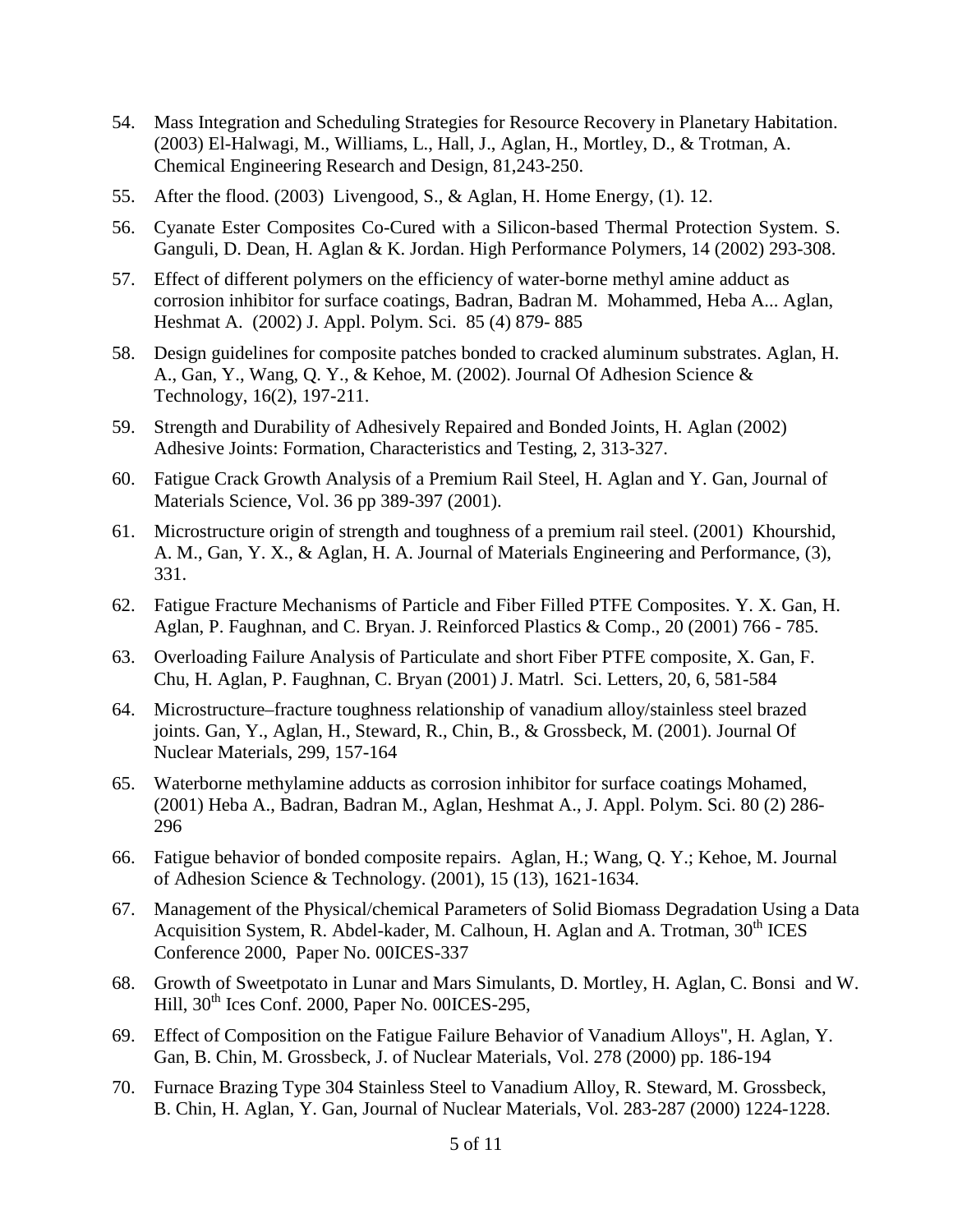- 71. Durability Assessment of Composite Repairs Bonded to Aircraft Structures, H. Aglan et al. J. of Adhesion Sci. and Tech., Vol. 13, (1999) 127-148
- 72. Fatigue Failure Analysis of V-4Ti-4Cr Alloy, H. Aglan, Y. Gan B. Chin and M. Grossbeck, J. of Nuclear Materials, Vol. 273, (1999) pp. 192-202
- 73. Development and Characterization of Paper Products from Dried Sweetpotato Stems, Peanut Shells and Soybean Pods. Jones, G., Gan, Y., Aglan, H., McConnell, R., Smith, R., Trotman, A., & Lu, J. (1998). SAE Transactions, 107(1), 316-322.
- 74. Correlation Between the Dynamic Mechanical Properties and the Fatigue Behavior of Filled and Unfilled PTFE Materials, P. Faughnan and C. Bryan, Y. Gan and H. Aglan,, , J. of Materials Sci. Letters., Vol. 17 (1998) 1743-1746.
- 75. Fracture and Fatigue Analysis of 15% Chopped Glass Fiber Reinforced PTFE. Zhang, Z., Aglan, H., Faughnan, P., & Bryan, C. (1998). Journal Of Reinforced Plastics & Composites, 17(8), 752.
- 76. A Control System for Managing and Replenishing Nutrient Solution Based on Electrical Conductivity. Davis, D., Dogan, N., Aglan, H., Mortley, D., & Loretan, P. (1998). SAE Transactions, 107(1), 1017-1022.
- 77. Sweetpotato Growth Using a Microporous Tube System with Lunar Simulant Medium. Aglan, H., Mortley, D., Trotman, A., Loretan, P., & Hill, W. (1998). SAE Transactions, 107(1), 1012-1016.
- 78. Fatigue Failure Evaluation of Boron/Epoxy Patches Using Thermal Wave Imaging. Aglan, H., Allen, C., Rowell, T., Elleithy, R., Ahmed, T., & Thomas, R. (1997). Review Of Progress In Quantitative Nondestructive Evaluation, 16/B,1167-1174.
- 79. Microstructure origin of strength and toughness of 2-d C/C composites. Zhang, Z., Aglan, H., & Jang, B. (1997). Journal Of Materials Science Letters, 16(15), 1319.
- 80. Innovative Approach to Fatigue Crack Propagation in Concrete Pavements. Aglan, H., & Bayomy, F. (1997). Transportation Research Record, 1568(1), 17.
- 81. Analysis of aircraft adhesive joints under combined thermal and mechanical cyclic loadings. Abdo, Z., & Aglan, H. (1997). Journal Of Adhesion Science And Technology, 11(7), 941.
- 82. The Effect of an Applied Stress on the Welding of Irradiated Steels", C.A. Wang, M. Grossbeck, H. Aglan and B. Chin, J. of Nuclear Materials, Vol. 239 (1996), pp 85-89.
- 83. Fracture and Fatigue Failure Behavior of Fluoroelastomers. Elleithy, R., Aglan, H., & Letton, A. (1996). Journal Of Elastomers & Plastics, 28(3), 199.
- 84. Microporous Membrane Nutrient Delivery Systems for Sweetpotato in Microgravity, H. Aglan et al., Vol. 104, Sect. 1, J. of Aerospace, (1996) pp. 1213-1221.
- 85. Engineering Design Analysis of a Microgravity Chamber with Expandable Boundaries for Root Crops. Aglan, H., Smith, E., Tshitahe, R., Mortley, D., Loretan, P., Hill, W., & Prince, R. (1996). SAE Transactions, 104(1), 1222-1226.
- 86. Hands-On Experiences: An Integral Part of Engineering Curriculum Reform (1996) H. Aglan & Ali, S. Firasat, Journal of Engineering Education, 85 ( 4), 327- 330.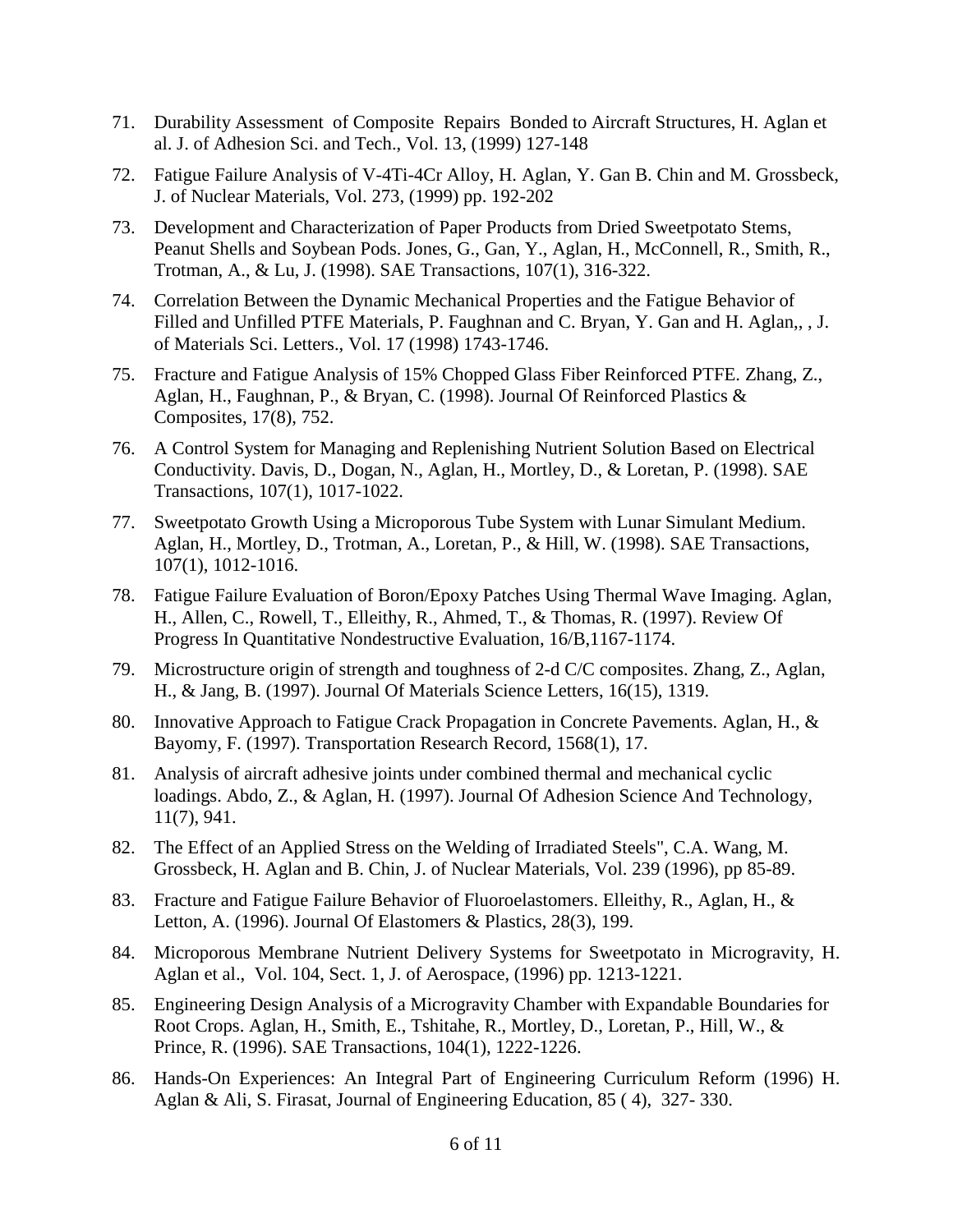- 87. Microprocessor-Based Instrument for Hydroponic Growth Chambers Used in Ecological Life Support Systems. Asumadu, J. A., Smith, B., Dogan, N. S., Loretan, P. A., & Aglan, H. (1996). IEEE Instrumentation And Measurement Technology Conference Proceedings, 325-329.
- 88. Effect of surface treatment on the fatigue failure behaviour of structural adhesive joints. Abdo, Z., & Aglan, H. (1996). Journal Of Materials Science Letters, 15(6), 469.
- 89. An innovative approach to fatigue disbond propagation in adhesive joints. Aglan, H., & Abdo, Z. (1996). Journal of Adhesion Science And Technology, 10(3), 183.
- 90. Fatigue Behavior of Styrene-Butadiene-Styrene Modified Asphaltic Mixtures Exposed to Low-Temperature Cyclic Aging. Othman, A., Figueroa, L., & Aglan, H. (1995). Transportation Research Record, (1492), 129-134.
- 91. Cumulative Fatigue Disbond of Adhesive Joints and its Detection Using Thermal Wave Imaging. Aglan, H., Shroff, S., Abdo, Z., & Ahmed, T. (1995). Review Of Progress In Quantitative Nondestructive Evaluation, 14//A, 431.
- 92. Fracture and fatigue behavior of scrim cloth adhesively bonded joints with and without rivet holes. Aglan, H., Abdo, Z., & Shroff, S. (1995). Journal Of Adhesion Science And Technology, 9(2), 177.
- 93. Fatigue lifetime assessment of adhesive joints by ultrasonic and thermal wave imaging. Aglan, H. (1994). Journal Of Adhesion Science And Technology, 8(2), 101.
- 94. Fatigue Disbond Propagation in Scrim Cloth Adhesively Bonded Joints. Shroff, S., Abdo, Z., Mohamed, H., & Aglan, H. (1994). International Sampe Technical Conference, 26,245.
- 95. Processing conditions—fracture toughness relationships of asphalt concrete mixtures. Aglan, H., Othman, A., & Figueroa, L. (1994). Journal Of Materials Science, 29(18), 4786.
- 96. Specific Energy of Damage as Fracture Criterion for Asphaltic Pavements. Aglan, H., Othman, A., & Figueroa, L. (1994). Transportation Research Record, (1449), 57.
- 97. Evaluation of the crack layer theory employing a linear damage evolution approach. Aglan, H. (1994). International Journal Of Fatigue, 16236.
- 98. Influence of Adhesive Type and Substrate Thickness on the Capability of NDE Techniques to Detect Fatigue Disbonds. Aglan, H., Shroff, S., & Abdo, Z. (1994). Review Of Progress In Quantitative Nondestructive Evaluation, 13//B, 1563.
- 99. Damage-evolution approach to fatigue cracking in pavements. Aglan, H., & Figueroa, J. (1993). Journal of Engineering Mechanics, (6), 1243.
- 100. Evaluation of the Stress Intensity Factor of Brittle Polymers Based on the Crack Arrest Concept. Idonije, K., Motuku, M., Shehata, I., & Aglan, H. (1993). Journal Of Reinforced Plastics & Composites, 12(7), 778.
- 101. Fatigue-induced disbond in adhesive lap splices of aluminum and their ultrasonic detection. Hsu, D. K., Patton, T. C., Aglan, H. A., & Shroff, S. Proceedings Of SPIE, 1993 (1), 2.
- 102. Evaluation of the Crack Layer Theory Employing a Linear Damage Evolution Approach. Aglan, H. A. (1993) International Journal of Damage Mechanics, 2(1), 53.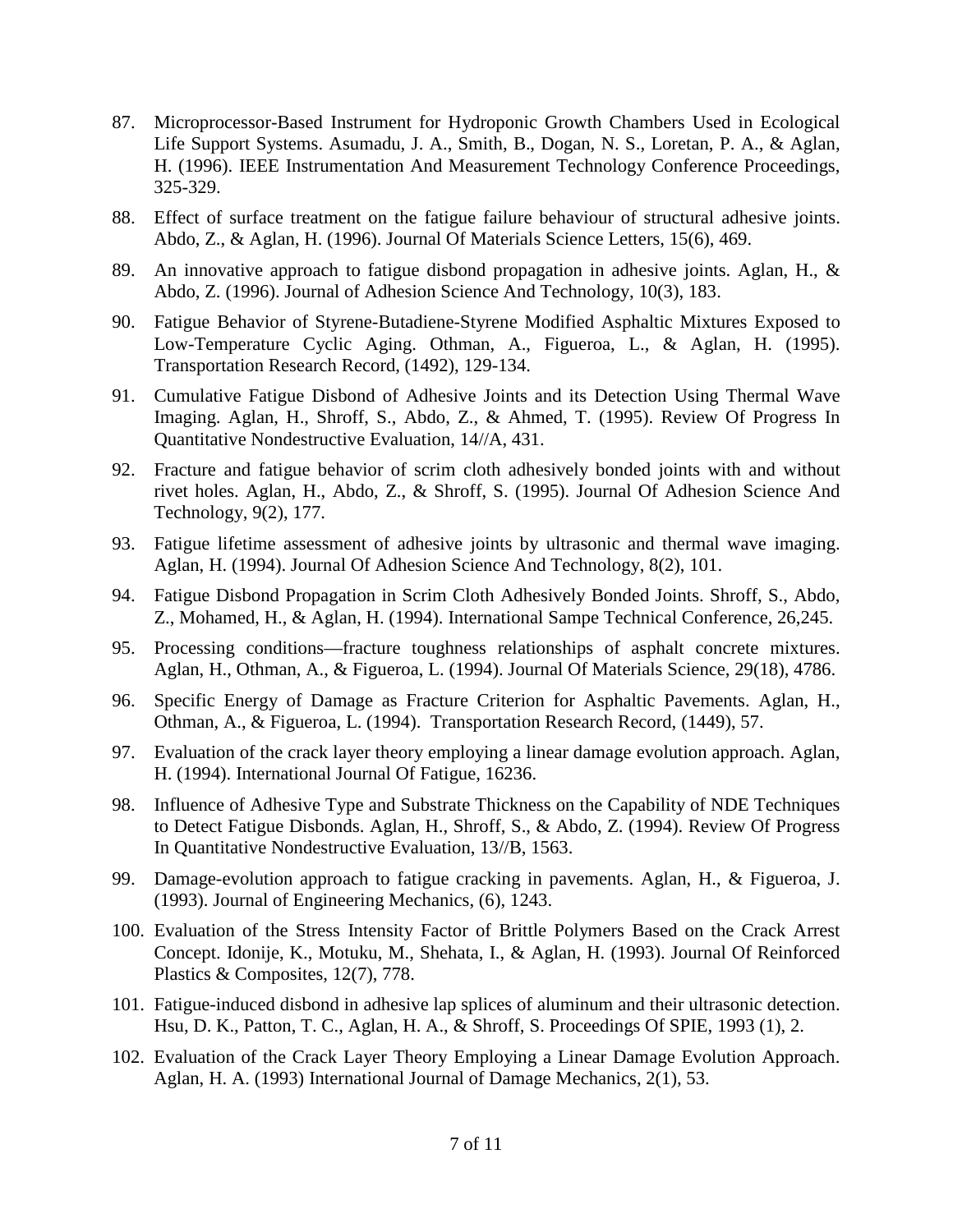- 103. Polymeric Additives and Their Role in Asphaltic Pavements. Part I: Effect of Additive Type on the Fracture and Fatigue Behavior. Aglan, H. (1993). Journal Of Elastomers & Plastics, 25(4), 307.
- 104. Effect of Styrene-Butadiene-Styrene Block Copolymer on Fatigue Crack Propagation Behavior of Asphalt Concrete Mixtures. Aglan, H., Othman, A., Figueroa, L., & Rollings, R. (1993). Transportation Research Record, (1417), 178.
- 105. Correlation of NDE Parameters with Fatigue Lifetime of Aircraft Adhesive Bonds. Aglan, H., Kennebrew, L., Hsu, D., & Patton, T. (1993). Review Of Progress In Quantitative Nondestructive Evaluation, 12//B1611.
- 106. Erosion Damage Features of Polyimide Thermoset Composites. Aglan, H. A., & Chenock, T. A. (1993). SAMPE Quarterly, 24(2), 41.
- 107. The effect of intermediate graphitization on the mechanical and fracture behavior of 2-D C/C composites. Aglan, H. A. (1993). Carbon, 31, 1121-1129.
- 108. The effect of microstructural heterogeneities on the fracture behaviour of three-directional carbon-carbon composities. Aglan, H. (1992). Journal Of Materials Science Letters, 11(4), 241.
- 109. Structure-Fracture Toughness Relationships of Asphalt Concrete Mixtures. Aglan, H., Shehata, I., Figueroa, L., & Othman, A. (1992). Transportation Research Record, (1353), 24.
- 110. Behaviour of advanced polymer composites in erosive/corrosive environments. Mitramajumdar, D., & Aglan, H. (1992). Polymer, 33, 1855-1859.
- 111. The effect of temperature on the critical failure properties of advanced polymer composites. Aglan, H., Qian, Z., & Mitra-Majumdar, D. (1992). Polymer Testing, 11169-184.
- 112. Fracture behaviour of high-temperature polymer composites. Qian, Z., Mitramajumdar, D., & Aglan, H. (1991). Journal of Materials Science Letters, 10(20), 1208.
- 113. Crack layer analysis of fatigue crack propagation in rubber compounds. Aglan, H., Chudnovsky, A., Moet, A., Fleischman, T., & Stalnaker, D. (1990). International Journal of Fracture, 44(3), 167.
- 114. Effect of matrix materials on the fracture behavior and toughness of high temperature polymer composites, T. Chenock, H. Aglan, (1990). SAMPE Quarterly, 21 (4), 27-33.
- 115. An innovative approach to fatigue cracking in elastomers. Aglan, H. (1990). Journal of Elastomers & Plastics, 22(3), 199
- 116. Crack tip damage in rubber compounds. Aglan, H., & Moet, A. (1989). International Journal of Fracture, 40(4), 285.
- 117. The evolution of damage in fatigue-fractured polymers. Aglan, H., & Moet, A. (1988). Journal of Materials Science Letters, 7(11), 1247.
- 118. The frequency of occurrence of dust explosions. Aglan, H. (1988). Particulate Science & Technology, 6(3), 343.
- 119. An experimental investigation into the probabilistic nature of dust explosions. Aglan, H. (1988). Particulate Science & Technology, 6(1), 43.